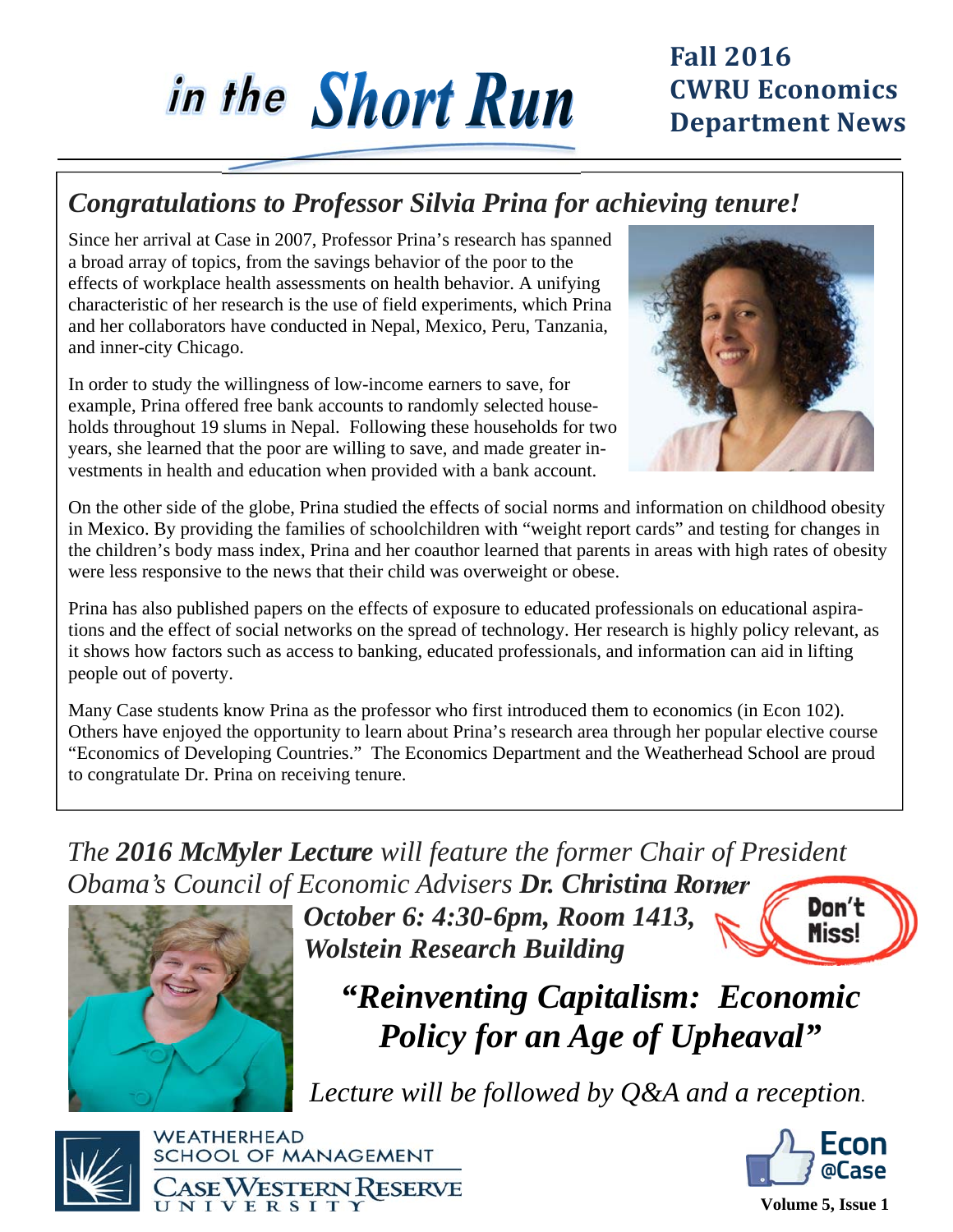# *The DOs and DON'Ts of Emailing Your Professor*

Many undergraduates don't know the conventions of email etiquette in academic or professional settings. Here are a few key pieces of advice the Econ professors assembled for your benefit:

**DON'T** start an email to a professor with *"Hey."* That just never makes a good impression. Instead, use "Dear," "Hello," or "Good morning/afternoon." ("Hi" is okay if your professor uses it.)

**DON'T** address us as "Mr." or "Mrs." In the Case Econ department, all of your classes are taught by professors and most have doctorate degrees, so "Prof. Lastname" or "Dr. Lastname" is appropriate and appreciated.

**DON'T** use textspeak. *Srsly SMH.* 

**DON'T** say *"I really want/need/have to get an A in this class."* If your intent is to convey how passionate you are about the course content, rethink how to convey that. If you are steamed about a bad grade, wait until you are able to construct a polite and effective email, and remember that *"I need..."* is not the same as courteously asking for assistance.

Here is a template, borrowed from Laura Portwood-Stacer's *"How to Email Your Professor (without being annoying AF),"* outlining the elements you should consider using:

*Dear Professor Last-Name,*

*This is a line that recognizes our common humanity [1].*

*I'm in your Class Name. This is the question/issue I have. I've looked in the syllabus and at my notes from class and on Blackboard and I asked someone else from the class [2], and I think This Is The Answer [3], but I'm still not sure. If you could Take This Action at your earliest convenience, I would very much appreciate it.*

*Thank You / Best / Sincerely,* 

*Favorite Student* 

Details on some elements we haven't yet mentioned (for more, see the full blog post):

[1] It never hurts to start off with something like "I hope you had a great weekend." It shows that you see your professor as a person who has a life outside of their classroom!

[2]-[3] This is where you prove that you're a wonderful person who respects others' busy schedules. Before sending the email, you should actually check these places to see if your question has indeed been answered. This shows that you did due diligence before deciding to take up your professor's email-reading time. Also, guessing what the answer might be can save your professor time in responding.

Lastly, **don't** be afraid to send a gentle follow-up if your professor has not responded and social cues tell you they probably meant to by now. The fact is, we're not perfect either… Use a similar/same email, adding in "Just following up on my previous email."

When is it safe to send this reminder? It depends how quickly they usually respond and how dire your need for a response truly is. If it can wait a week, let it wait a week (or until you see them in person).

> *With utmost gratitude, and best wishes for our future communications, Your Econ Profs*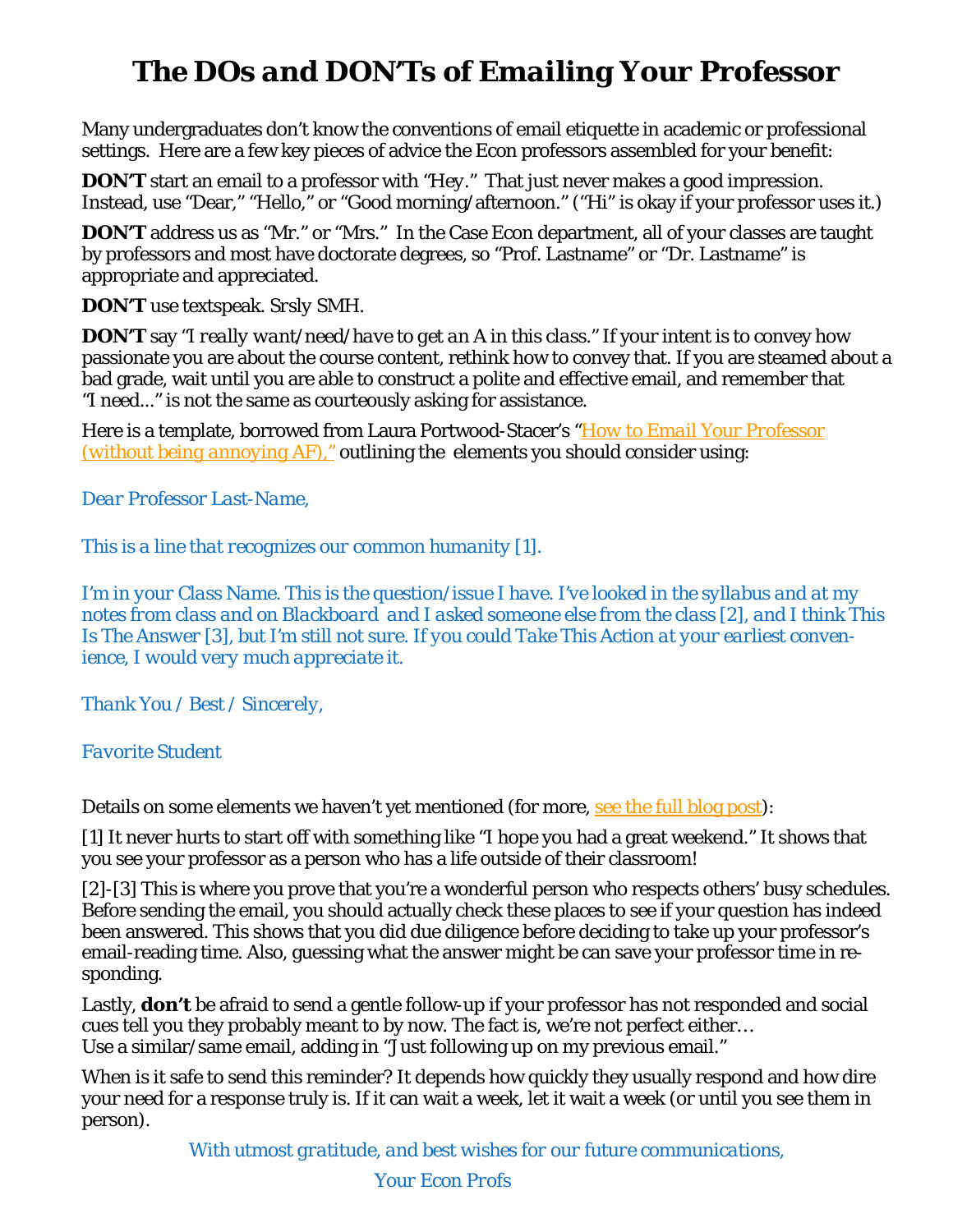### *Summer 2016 Postcards from Students*

Over the summer I had the fantastic opportunity of participating in the **American Economic Association Summer Training and Scholarship Program (AEASP)** at Michigan State University. The program included graduate level courses in mathematics, microeconomics and econometrics taught by Michigan State's supportive faculty. This experience convinced me that becoming a PhD economist is one of the most academically challenging (and rewarding) goals I can pursue.





Ini, second from right, and her AEASP peers

of a PhD program and for conducting research, we were taught that collaboration is one of the keys to success. In this vein, we were tasked with co-authoring a 25-page research paper. My partner and I wrote a paper analyzing how a state's implementation of the employment verification program *Everify* affected the migration patterns of unauthorized immigrants who lived in that state. One of the highlights of the program, for me, was the opportunity to present this paper to academic economists from across the country at the AEA Pipeline Conference.

Another great component of the program was attending research seminars and panels where we met economists at different stages of their careers who worked within and outside of academia. I was particularly interested by the economists who had worked in research divisions of the Federal Reserve Banks. It was eye-opening to see the wide range of career paths that a PhD economist can choose from.

**- Ini –Abasi Umosen, '17** 

During my summer as **a data analyst intern the Cleveland Clinic**, I worked on the contract economics team within the finance department.



One of our many tasks was to analyze the effect that new and renewed contracts with health insurance providers have on revenue. To do this, I spent time applying econometrics and statistics skills I'd gained at Case to develop new modeling for the Clinic, using Monte Carlo simulation methods. Using patient-detail level data, I was able to co-develop an R program that can take in a proposed contract and a current contract, test the contracts against hundreds to thousands of simulated outcomes and return results detailing the differences in contract outcomes, such as revenue and profit, in user-friendly ways.

I also helped develop new risk stratification models, analyzed the growth of philanthropic funds over time, and learned (some of) the many nuances of the healthcare market. This was the best internship

I've ever had because it allowed me to really merge the two majors I'm pursuing at Case, Math and Economics, in order to develop models that were quite useful to the Clinic. I'm looking forward to continuing this work part-time throughout my senior year to expand upon these models and create new ones.

**- Ian Ferre, '17**